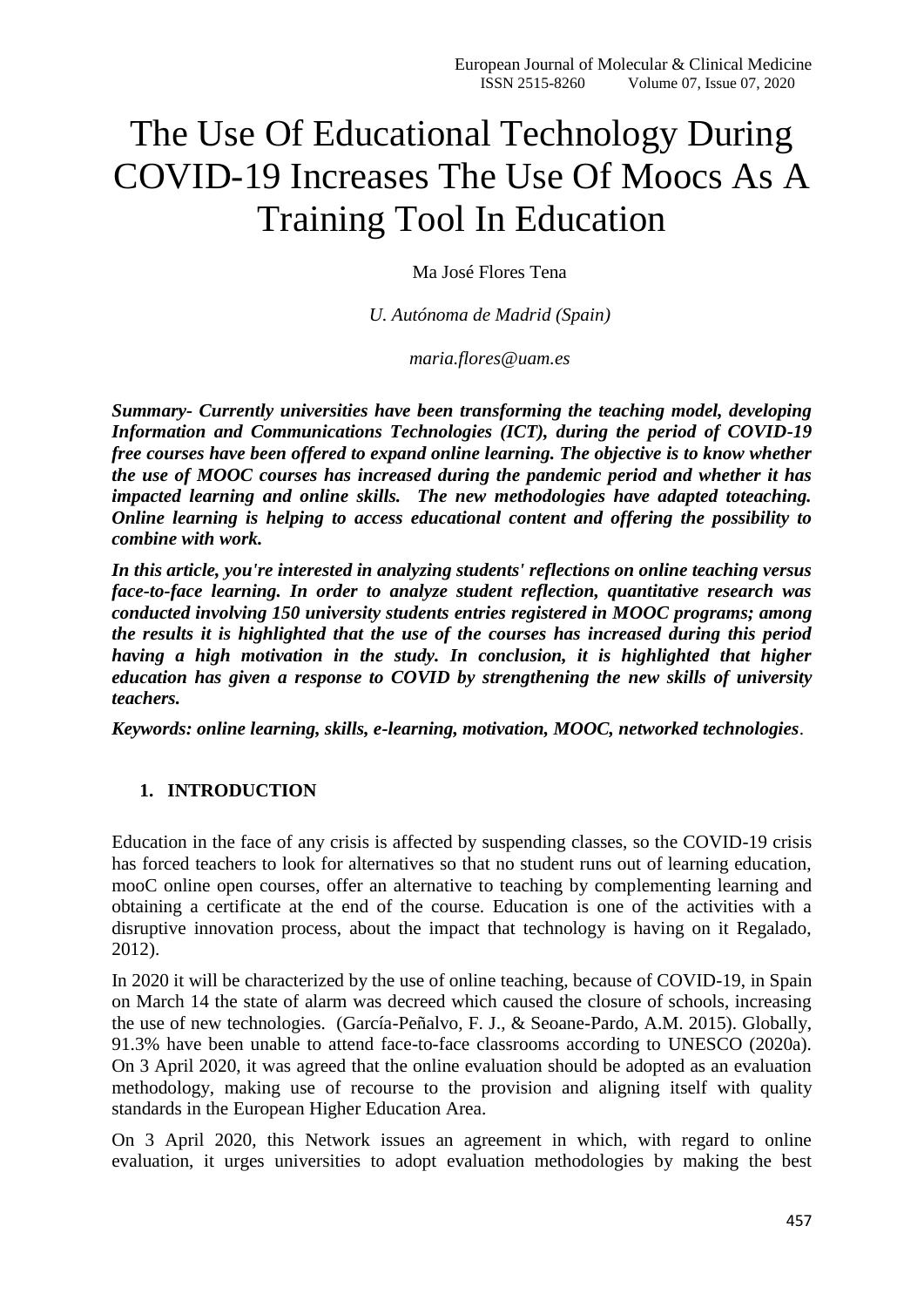possible use of the resources available to them and aligning themselves with the quality standards in force in the European Higher Education Area (EEES)

The use of MOOC courses has increased in recent weeks as the edX Remote Access Program (RAP) has offered all universities free full access to the courses, being available to the entire university community until June 30, 2020.

The first online course named MOOC appeared in 2008. The MOOC concept expresses a way to share knowledge, using digital Internet channels. Since its inception it has generated an expectation throughout the educational community e-learning(García-Peñalvo, F. J., & Seoane-Pardo, A.M, 2015)..

The digital age has been an educational skill in working in digital environments (Eshet-Alkalai,2004). Following (García-Peñalvo and Seoane-Pardo, 2015) he refers to different topics related to learning communities, where participants are involved in the same goals and goals.

Following Conole (2013), he proposes 12 dimensions for the classification of MOOCs: openness, use of multimedia, density of communication, masivity, degree ofcollaboration,quality assurance, learning itinerary, quality assurance, degree of reflection, accreditation, formality, autonomy and diversified d.

MOCs are allowing teachers to teach a mass class in the same course, as in a face-to-face class. Through the platform, the learning process tells us the behavior data of the students to know how they interact with the cours[e\(Thille et al., 2014\)](https://www.sciencedirect.com/science/article/pii/S0360131520300312?via%3Dihub#bib75), just as the form oflearning captures the habits of the study that the student has and be able to link the data to the ( grades (Kline, 2017). Following Chao (2017) he says that researchers have begun to make some inferences about student learning through observed data from the platform.

Siguiendo a Parr (2013) La inscripción a los cursos es alta, pero existe una deserción al comparar el número de inscritos con el número de alumnos que completaron el curso. Saber si los MOOC tienen éxito se ha convertido en un desafío de la investigación allowing the development of new strategies that reduce the Jordan dropout rate (2013). In recent weeks of COVID-19, the increase in course completion is being reflected by making the platforms provide methods for evaluation resulting in certificates and validating the skills acquired.

[\(Williams, Douglas, Yellamraju & Boutin, 2018\)](https://www.sciencedirect.com/science/article/pii/S0360131520300312?via%3Dihub#bib79) "Evidence and justification that support inferences based on analysis of student behavior patterns are often unavailable or based solely on statistical validation techniques that are not specific to the contexts in which one seeks to make inferences about a latent variable, such as motivation or knowledge."

It is noted that the courses do not finish it at 90%, establishing that only 10% finish the course (Cabero, 2015). Researchers show great concern to stop the abandonment of courses, improving the level of knowledge and motivation (García, Tenorio & Ramírez, 2015).

Researchers are concerned about how to curb high abandonment by volving all participants to the maximum (García, Tenorio & Ramírez, 2015), improving the level of knowledge and diversity management of those who follow the courses (De Waard et al., 2011; Kop, 2011; Yousef, Chatti, Wosnitza, & Schroeder, 2015). Some papers discuss the extent to which the MOOC rewards and accreditation system motivates students to complete the course successfully (Sanchez & Scribe, 2014).

Some authors point to the interaction of the success of online courses, although no studies have been conducted to understand the impact of results to improve the methodology, A Vaibhav , P. Gupta, (2014).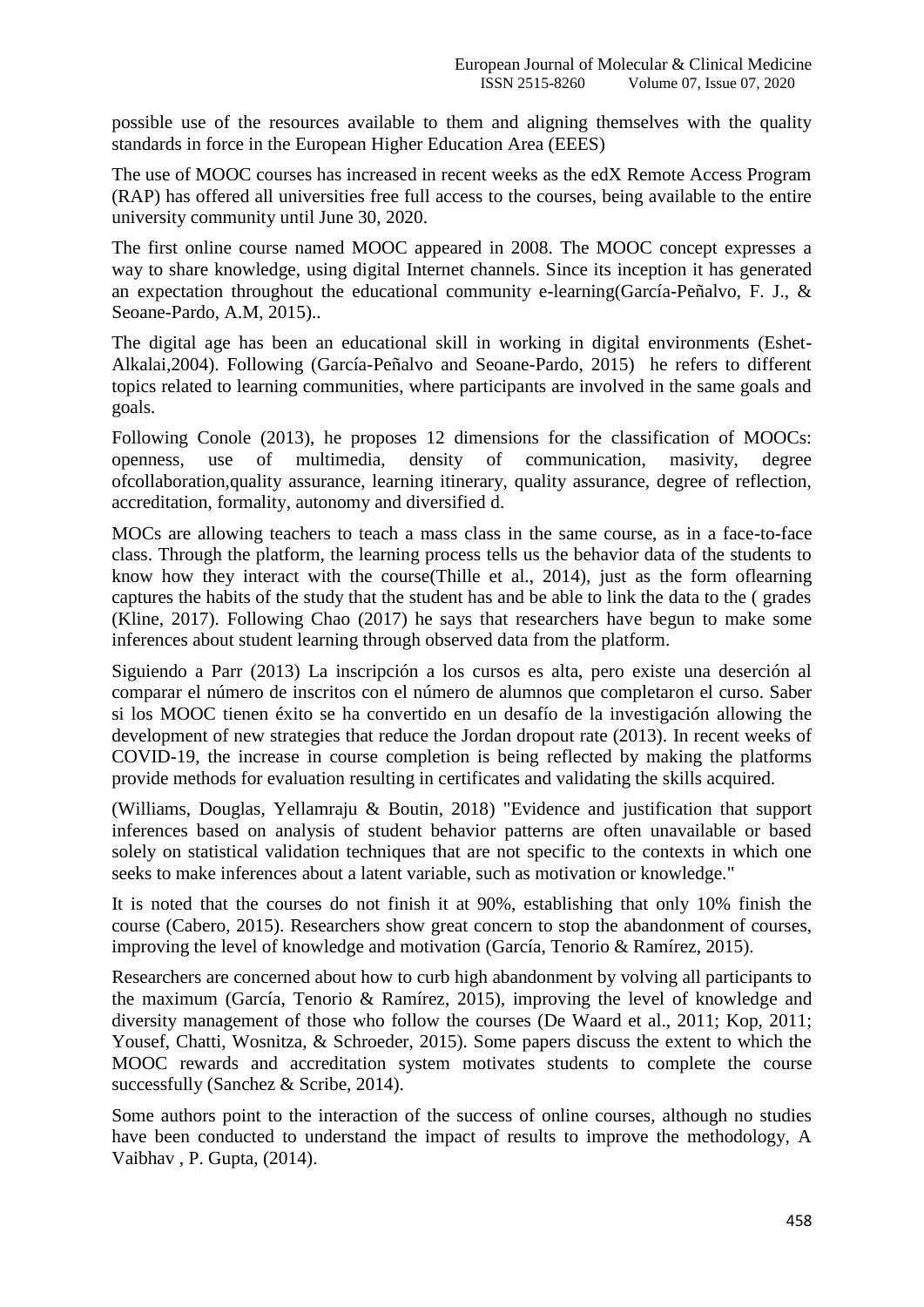MOOCs have been increasing their demand in recent weeks with COVID-19, they have recognized the need to support both students and teachers, other platforms have created structured programs with other degrees such as edX, FutureLearn offering courses for degrees at different universities (FutureLearn, 2019). Student and course success is measured throughdemodata figure s and overall satisfactionscores [Morris, Hotchkiss and Swinnerton,](https://www.sciencedirect.com/science/article/pii/S0360131520300312?via%3Dihub#bib58)  [2015\).](https://www.sciencedirect.com/science/article/pii/S0360131520300312?via%3Dihub#bib58) The student index that completes the course is an impact indicator ( [Allione & Stein,](https://www.sciencedirect.com/science/article/pii/S0360131520300312?via%3Dihub#bib1)  [2016](https://www.sciencedirect.com/science/article/pii/S0360131520300312?via%3Dihub#bib1) ; [Jordan, 2015](https://www.sciencedirect.com/science/article/pii/S0360131520300312?via%3Dihub#bib38) ; [Pursel, Zhang, Jablokow, Choi and Velegol, 2016\).](https://www.sciencedirect.com/science/article/pii/S0360131520300312?via%3Dihub#bib62)

Motivation is associated with aspects of the student's intentions to finish the course, being an active topic there has been little convergence of focus, some studies take a unique view of the motivation for [learning littlejohn, Hood, Milligan and Mustain, 2016.](https://www.sciencedirect.com/science/article/pii/S0360131520300312?via%3Dihub#bib51) Some authors analyze the intrinsic motivation (Ryan [and Deci, 2000\),others analyze extrinsic, learning and skills to](https://www.sciencedirect.com/science/article/pii/S0360131520300312?via%3Dihub#bib68)  [achieve goals orm](https://www.sciencedirect.com/science/article/pii/S0360131520300312?via%3Dihub#bib68)eet needs intrinsic and extrinsic motivations, research analyzes self-control [\(Shroff, Govel, Coombes and Lee, 2007\).](https://www.sciencedirect.com/science/article/pii/S0360131520300312?via%3Dihub#bib71) [Kizilcec, Pérez-Sanagustín and Maldonado](https://www.sciencedirect.com/science/article/pii/S0360131520300312?via%3Dihub#bib91)  [\(2017\).](https://www.sciencedirect.com/science/article/pii/S0360131520300312?via%3Dihub#bib91) Motivation is measured indirectly through the future objectives of the students, (Flores-Tena, Ortega Navas, Sánchez Fúster, 2020).

In our country MOOC courses have developed quickly, enriching the training offer of various universities for students for free, Spain is the European country with a higher offer in courses than the United Kingdom that would be the second country (Oliver, Hernández-Leo, Daza, Martín  $\&$  Albó, 2014: 12), the same authors claim that universities are the ones that offer the most online courses.

Students who have the possibility to access the pedagogy of the courses, aim to assess the quality of MOOCs for the development of different evaluation proposals (Aguaded & Medina-Salguero, 2015; German, Sancho-Vinuesa & Gómez, 2015; Baldomero, Salmerón & López, 2015), the evaluation of students is another of the issues that is being analyzed the most, for this some evaluation tools are analyzed proposing new tools of rubrics (Chauhan, 2014; O'Hote, 2013; Sánchez-Vera & Prendes-Espinosa, 2015; Sancho & Daza, 2014).

Learning organized through social media fosters an enriching experience among teachers and collaborators (Mackness, S. Mak, and R. Williams, 2010; McAuley, Stewart, Siemens and Cormier A, 2010; García-Peñalvo et al., 2014).

The Motivation in obtaining a certificate at the end of the courses has encouraged in recent weeks with COVID-19 to complete the learning to obtain the reconcomtion on a personal level.

## **2. RESEARCH OBJECTIVES**

Once the mooC concepts have been developed, the courses have allowed us to break down barriers and reach all people anywhere in the world, having different languages, the objective of the study is to: Know if more MOOC courses have increased usage during COVID-19

Based on the main objective, the following specific objectives are developed:

- 1. Analyze their opinions about the use of online teaching versus face-to-face learning.
- 2. Evaluate the motivation and interaction in the educational community of the different MOOC courses, with the incorporation of the different participation techniques.
- 3. Evaluate learning through different tools generating various educational resources online.

The analysis sample consists of 150 participants who have formed the research, who had used MOOC courses.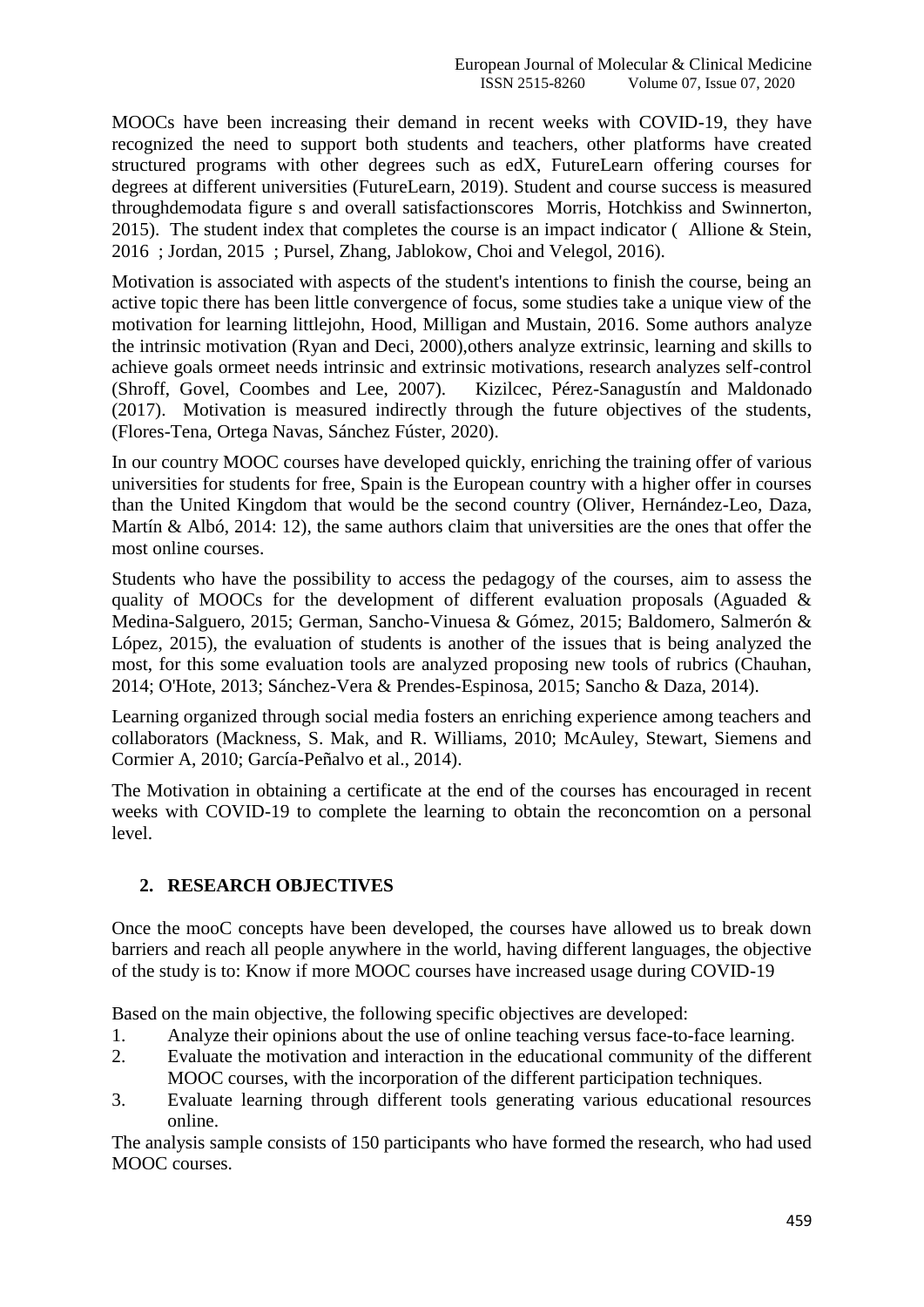### **3. METHODOLOGY**

For the resolution of the study and in order to obtain the necessary information for the research, an aryan question ofquantitative methodology was developed.

The proposed model has generated the obtaining of course information on MOOC platforms, but on the various learning platforms and the various tools that have encouraged the participation of questionnaires. The various online platforms have a statistics system that provide information to the teacher about student interaction throughout the course, the platforms also offer information on how to quantify the results showing the use of the course. Moodle offers an API by adding information to write and read logs from the platform, obtaining a complete list of students enrolled in a course, and also exports the data in Excel with different tools that give information analyzing the activity of teachers and students. (Count et al., 2015).

The sample of the study consisted of 150 people who were emailed the questionnaire to know the opinion, the questionnaire consisted of 10 items in order to know their use of MOOC courses during confinement, and to know the motivation of learning over the internet. The questionnaire responses were made up of the Likert scale, with five values from very little agree.

The research has a quantitative nature, for the analysis of the data obtained from the questionnaires being fulfilled by the students building the sample of the study using the statistical package Statistical Package for the Social Sciencies (version 24.0 for Windows).

### **4. RESULTS**

The results of the use of MOOCs refer to the proposed objective, being positive, it is stated that online courses are learned and taught and more and more people are using it for their learning. Raposo-Rivas et al. (2015).

To know the perception that students had about the methodology of MOOC courses, we obtained the following results:60.5% say that the course has been very good having the possibility of learning at any time, compared to 20% their response has been normal, and 19% do not motivate them to teach online, it may be because they do not have wifi to connect or do not have a computer.

The second question refers to whether the use of MOOCsis the learning system, or we had the followinganswers 85% believe that this teaching willbe that of the future having a breakthrough in learning to reach all people, 10% see that the useofonline platform wouldbe necessary, and 5% recognize that they would need online and some face-to-face classes. See

The question that refers to the motivation that students have in the face of an online course and being able to do it anywhere and at any time of the day, makes them more motivated, most people motivate them and are stimulating them focusing attention for interaction with other people and the promotion of learning, the results were the following 81% say they are very motivated , compared to 19% you need a stipulated schedule to take the course.

With regard to the fourth question we wanted to know the use of time to take a course, the following results tell us that 58% tell us that they dedicate one hour a day, compared to the 23% who spend 2 hours a day, 19% spend three hours a day to finish the course.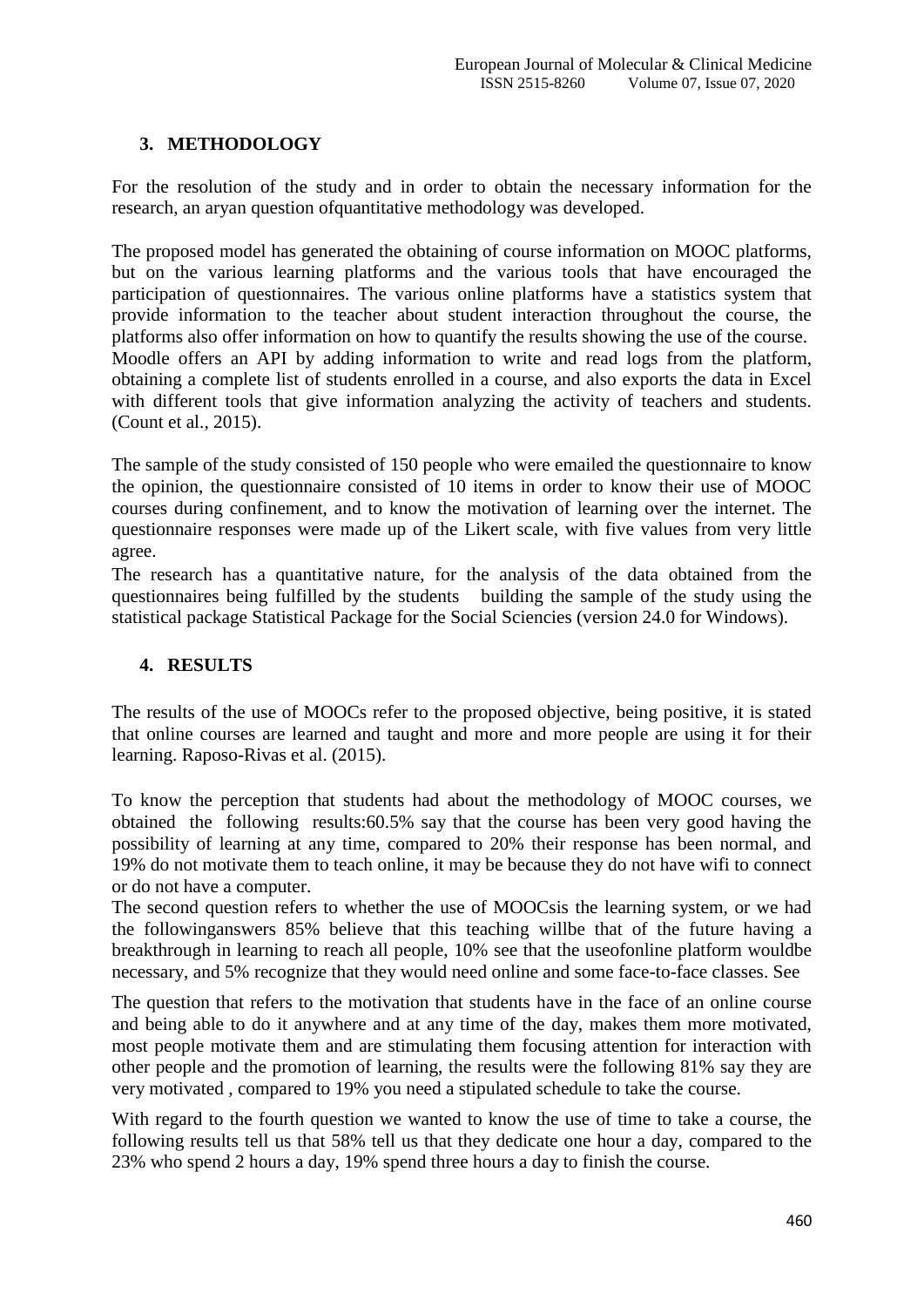|       | Hours dedicated to the course |
|-------|-------------------------------|
| Hours |                               |
|       | 58%                           |
| 7     | 23%                           |
|       | 19%                           |

Table1. Hours spent on the course

Source: Own elaboration

Following the question above, we wanted to know if the time used has a reward in its benefits, obtaining a certificate of the course. The results were as follows: 88% see it satisfactory to take the course, compared to 12% that does not find profit with their time used.

The fifth question refers to whether the course has all the necessary content to carry out the learning, the results were as follows 71% believe that the course has enough content to address the topics, compared to 29% who believe that there are many videos and very little content.

Another question we wanted to know was the use of forums in the course, as they facilitate collaboration between students during the course of the course of the course of the course of the course, avoiding the feeling of loneliness, the results were as follows, most of the users of the course make use of the forum with 83% compared to the 17% who barely uses it.

We wanted to know if the evaluation tests corresponded to the available agenda of the course, the results show us that 69% believe that the tests correspond to the agenda, compared to the 17% who believe that there are several questions that refer to the videos, 14% think there are many evaluation questions.

Another question refers to whether they have completed the course, those who have completed the course are the people who have been the most motivated for variousreasons, the main objective in most cases was to get the certificate after the end of the course, the results were the following 78% get the certificate, compared to the 22% that does not finish the course, this may be due to the lack of means or motivation that is in the study.

### **5. CONCLUSIONS**

The COVID-19 crisis has changed the form of learning, the teaching that is being developed in our day will encourage students to engage in a new teaching methodology, with the participation of teachers, programming and expected results to overcome the educational crisis.

MOOCs are associated online courses in universities that in recent years have converted online training, becoming part of continuous training, with a new model of learning teaching emerging. The new proposals have been characterized by a large number of participants, whose managementand follow-up is complex, the methodology applied is more favorable since teaching-learning is the future of learning.

MOOC courses are constantly changing specializing in various topics, although not all courses are free to obtain the certificate, the methodology of the course is aimed at creating a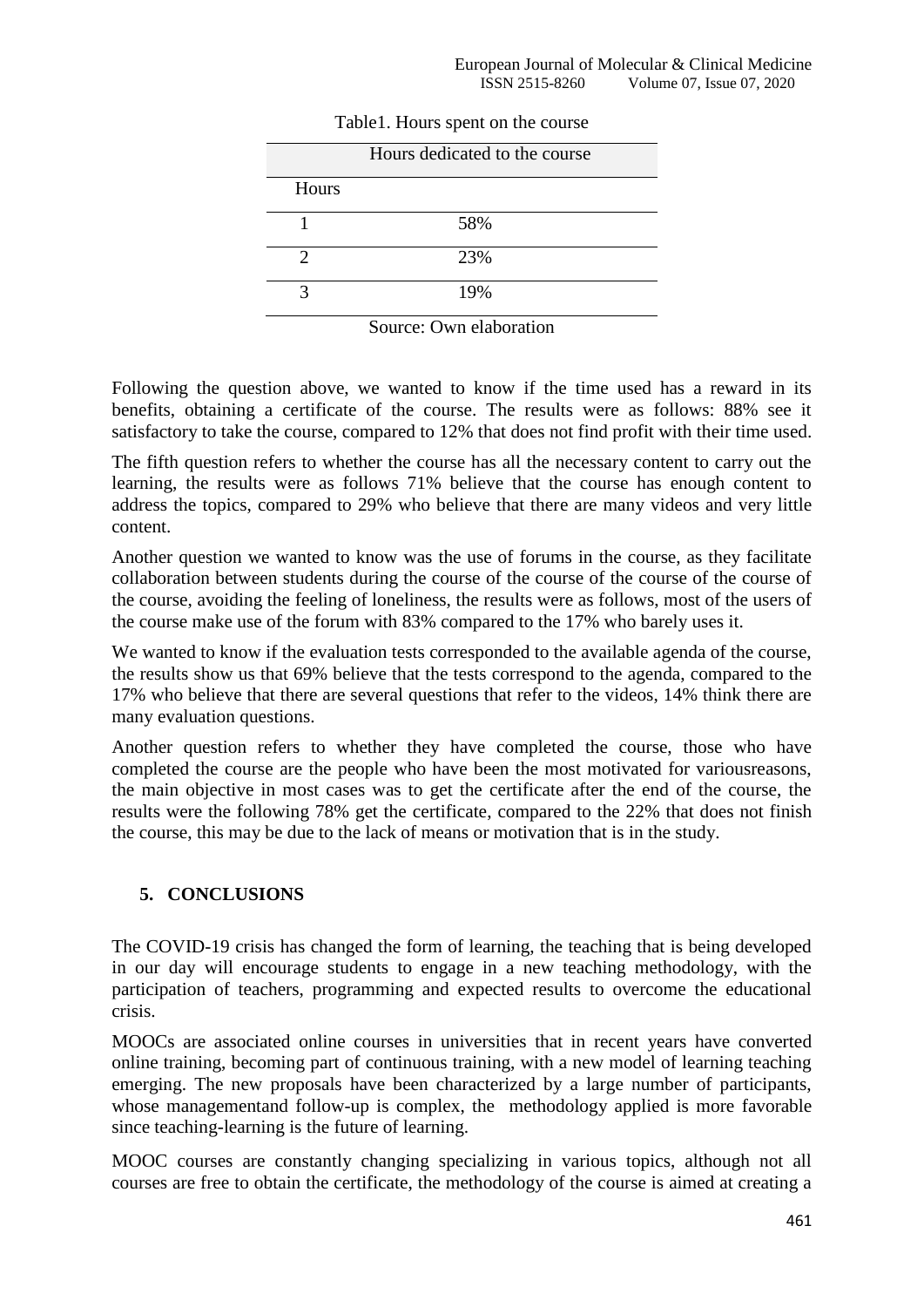learning involved in the exchange of ideas, experiences through different communicative tools available on the platform s (Mackness, Mak, & Williams, 2011).

The study's findings for the use of MOOC courses during the

COVID-19 highlights that quantitative analyses have revealed the diversity of the strategy used by participants in the use of MOOCs.

Participants have been able to choose to connect to learn from anywhere and at different times.

Most users have developed learning through MOOCs to obtain a certificate at completion.

The new skills that have been developed have improved student attitudes such as the participation of the educational community, all competencies have favored the use of the various platforms improving quality in teaching.

Motivation has increased by 81% using the tools for your learning. Increased course usage in recent weeks has improved course completion by reducing course abandonment, as the goal of obtaining a certificate motivates them to complete the course. Obtaining certificates is an advantage to apply methods within the model improving the quality of generated content (Zañartu, 2013).

The hours dedicated to the course have been considered more intense by dedicating between one or two hours a day without entertaining themselves with the peers, which is increased learning.

The content that this imparts in the course have considered it very favorable, since they have used the use of videos for explanations, agenda and evaluations at the end of each module.

The use of forums is the evade facilitating collaboration between students, solving doubts and avoiding the feeling of loneliness, feeling that they have built a learning and a community through their participation in the different forums. The use of forums is a flattering tool of the application since it grants exchange of knowledge and experiences, towards an educational debate (Kop, Fournier&Mak, 2011).

1. At the end of the topics there is an evaluation to verify that, if the agenda of the module has been exceeded, it has been evaluated favourably by users indicating positive to achieve the proposed objectives.

COVID-19 has changed the study habit in students, improving the performance of their learning, it is hoped that the use of online courses will be a learning tool included in the classroom methodology, causing reflection in the education system, with the strategy of promoting teaching and reducing the effect of the educational gap.

#### **6. BIBLIOGRAPHICAL REFERENCES**

[1]. Aguaded, I. & Medina-Salguero, R. (2015). Criterios de calidad para la valoración y gestión de MOOC. RIED. Revista Iberoamericana de Educación a Distancia, 18 (2), 119-143.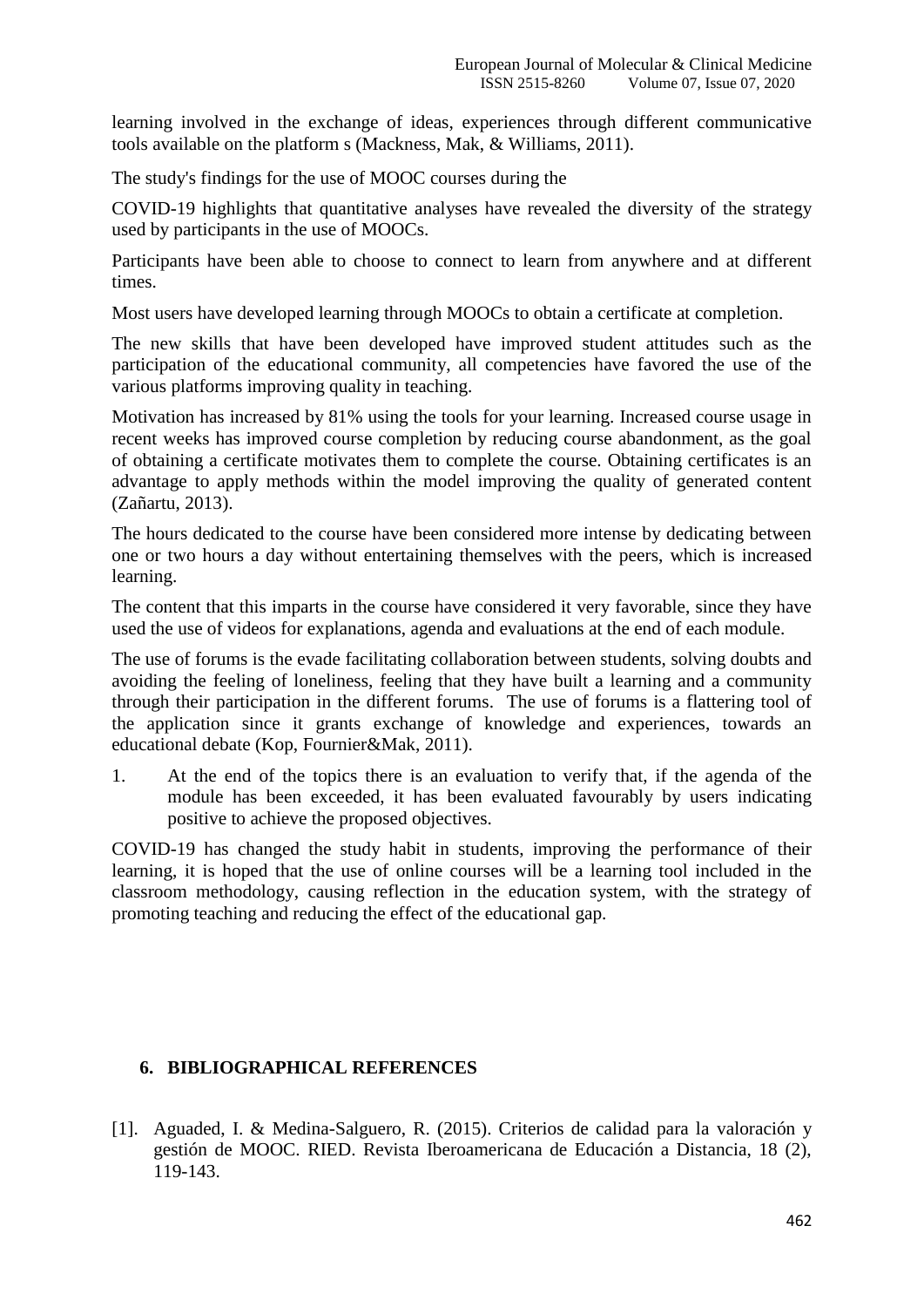- [2]. Allione y Stein, (2016) SteinDesgaste masivo: un análisis del abandono de los principios de microeconomía MOOC The Journal of Economic Education , 47 ( 2 ), págs. 174 - 186 .
- [3]. Alemán, L.; Sancho-Vinuesa, T. & Gómez, M. G. (2015). Indicadores de calidad pedagógica para el diseño de un curso en línea masivo y abierto de actualización docente. RUSC. Universities and Knowledge Society Journal, 12(1), 104-119.
- [4]. BK Pursel , L. Zhang , KW Jablokow , GW Choi , D. Velegol (2016) Comprensión de los estudiantes MOOC: Motivaciones y comportamientos indicativos de la finalización de MOOCJournal of Computer Assisted Learning , 32 ( 3 ), págs. 202 - 217 ,
- [5]. Cabero, J. (2015). Visiones educativas sobre los MOOC. RIED. Revista Iberoamericana de Educación a Distancia, 18 (2), 39-60. doi:<http://dx.doi.org/10.5944/ried.18.2.13718>
- [6]. Chao, C. Xie , S. Nourian , G. Chen , S. Bailey , MH Goldstein , et al.Cerrar la brecha de la ciencia del diseño con herramientas: aprendizaje de ciencias y comportamientos de diseño en un entorno simulado para el diseño de ingeniería Revista de Investigación en Enseñanza de las Ciencias , 54 ( 8 ) ( 2017 ) , pp. 1 049 - 1 096.
- [7]. Conde, M. Á., Hernández-García, Á., García-Peñalvo, F. J., & Séin-Echaluce, M.L. (2015). Exploring Student Interactions: Learning Analytics Tools for Student Tracking. In Learning and Collaboration Tecnhologies (pp.50-61). Springer International Publishing.
- [8]. Conole, G. (2013). Los MOOCs como tecnologías disruptivas: estrategias para mejorar la experiencia de aprendizaje y la calidad de los MOOCs. Campus virtuales, 2(2), 16- 28.
- [9]. Cormier, A (2011) Siete cisnes negros para la educación en 2012 Recuperado el 11 de marzo de 2014 del blog educativo de Dave.
- [10]. Clarke T. (2013). The advance of the MOOCs. Education + Training, 55(4-5), 403-413.
- [11]. Chauhan, A. (2014). Massive Open Online Courses (MOOCS): Emerging Trends in Assessment and Accreditation. Digital Education Review, 25, 7-17.
- [12]. Del Moral, M. E., & Guzmán-Duque, A. P. (2015). Comunidades de aprendizaje endógenas y exógenas creadas en torno a los MOOCs universitarios. Campus Virtuales, 4(2), 78-85.
- [13]. DG Sooryanarayan , D. Gupta (2015) Impacto de la motivación del alumno en las preferencias mooc: transferencia vs. moocs hechosLos avances en la informática, las comunicaciones y la informática (ICACCI), 2015 Conferencia Internacional sobre , IEEE (Agosto ) , pp. 929 – 934.
- [14]. [Thille et al., 2014](https://www.sciencedirect.com/science/article/pii/S0360131520300312?via%3Dihub#bbib75)
- [15]. [Thissen et al., 1995](https://www.sciencedirect.com/science/article/pii/S0360131520300312?via%3Dihub#bbib76)
- [16]. D. Thissen , M. Pommerich , K. Billeaud , VS Williams (2015) Itemresponse theory for test scores including polytomical items with ordered responses Applied Psychological Measurement , 19 ( 1 ), pp. 39 – 49.
- [17]. Dominguez Figaredo, D. and Gil Jaurena (2011). Accreditation of apprenticeships in open training scenarios: Conceptual approach to the Badges model. In XII International Congress of Education Theory.
- [18]. Downes, S. (2006). Learning networks and Knowledge. Collective intelligence and elearning, 20, 1-26.
- [19]. Eshet-Alkalai, Y. (2004). Digital literacy: A conceptual framework for survival skills in te digital era. Journal of Educational Multimedia and Hypermedia, 13 (1), 93.
- [20]. FutureLearn Online Grade Courses (2019) [Online].
- [21]. (Flores-Tena, Ortega Navas, Sánchez Fúster, (2020). Las nuevas tecnologías como estrategias innovadoras de enseñanza aprendizaje en la era digital. Reipof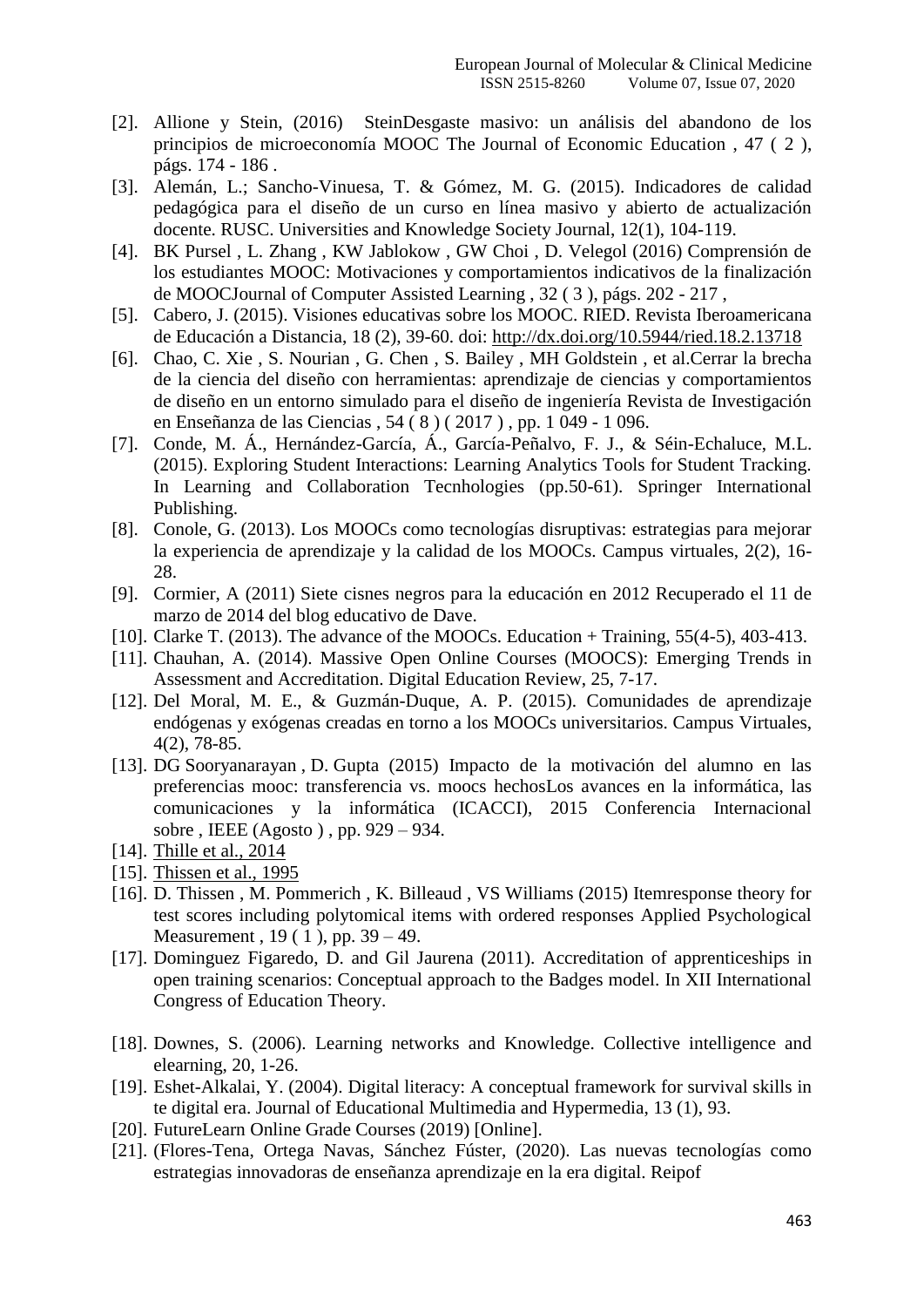- [22]. Garcia, B. J.; Tenorio, G.C. & Ramírez, M.S. (2015). Automotive challenges for student involvement in the open educational movement with MOOC. Rohs. Universities and Knowledge Society Journal, 12(1), 91-104.
- [23]. García-Peñalvo, F. J., & Seoane-Pardo, A.M. (2015). An updated review of the eLearning concept. Tenth Anniversary. Education in the Knowledge Society, 16(1), 119-144. doi:http://dx.doi.org/10.14201/eks2015161119144
- [24]. Infante Moro, A., Torres Díaz, J.C., Infante Moro, J.C., & Muñoz Vázquez, M. (2014). Evaluation of the use of electronic databases in university teaching at the University of Huelva. Journal of Distance Education, (40).
- [25]. Keshavabhotla, S, Williford B , Kumar S , Hilton E, Taele P , W. Li ,(2017) et al. Conquering the Cube: Learning to Draw Primitives in Perspective with an Intelligent Tutoring System Minutes of the Symposium on Sketch-Based Intergaces and Modeling, ACM, Los Angeles, CA, July 28-29, 2017.
- [26]. Kizilcec F, M. Pérez-Sanagustín, (2017) Maldonado Self-regulated learning strategies predict student behavior and achievement of goals in massive open online courses Computers and Education,  $104$  (  $2,017$  ), pp.  $18 - 33$ .
- [27]. Kline (2017) Student Success Forecast now offers tips for success in individual Purdue Information Technology courses.
- [28]. Kop, R., Fournier, H., & Mak, J. S. F. (2011). A pedagogy of abundance or a pedagogy to support human beings? Participant support on massive open online courses. The International Review of Research in Open And Distributed Learning, 12 (7), 74-93.
- [29]. Jordan(2013) MOOC Completion Rates: Data Retrieved from (2013) http://www.katyjordan.com/MOOCproject.html
- [30]. López Meneses, E (2013). The expansion of open knowledge MOOCs. Octahedron. University of Barcelona
- [31]. Leon, M.: Reactions on the appearance of MOOC in higher education (2013).
- [32]. Mackness, J., Mak, S. & Williams, R. (2010). The ideals and reality of participating in a MOOC. En L. Dirckinck-Holmfeld et al. (Eds). Proceedings of the 7th International Conference on Networked Learning 2010. University of Lancaster, Lancaster, 266-275.
- [33]. Madhavan , MC Richey(2016) Problems in big data analysis in learning Journal of Engineering Education,  $105(1)$  pp.  $6 - 14$ .
- [34]. Martínez, F. J. (2013). MOOC's: from technological change to the transformation of educational methodology. Virtual Campus, 2(1), 07-09.
- [35]. Oliver, M.; Hernandez-Leo, D.; Daza, V.; Martín, C. & Albó, L. (2014). MOOCs in Spain. Current overview of Open Online Courses in Spanish universities. Barcelona: Pompeu F University Telefónica Chairopen.
- [36]. Gifted, A. (2012). A Business Report on Digital Education, Harvard Business Review, 116 (1) Samaniego, G., Marquis, L., & Gisbert, M. (2015). University faculty and the use of virtual learning environments. Virtual Campus, 4(2), 50-58.
- [37]. Parr (2013)New study of low completion rates of MOOC Recovered on March 28, 2016.
- [38]. Schmid, A.M. (2004). Tutoring: the faces of distance education. Educacao e Contemporaneidade, 13 (22), 275-285
- [39]. Tello, O. W., & Ruiz, D. (2016). Teaching use of Web 2.0 tools by teachers in the Communication area. Virtual Campus, 5(1), 48-61.
- [40]. Thille, E. Schneider, RF Kizilcec, C. Piech, SA Halawa, DK Greene, The future of enriched evaluation in Research & Practice in Assessment data, 9 ( 2014 ), pp. 5 – 16.
- [41]. Torres, J. C., Infante, A., & Torres, P. V. (2015). Mobile learning: perspectives. RUSC. Universities and Knowledge Society Journal, 12(1).